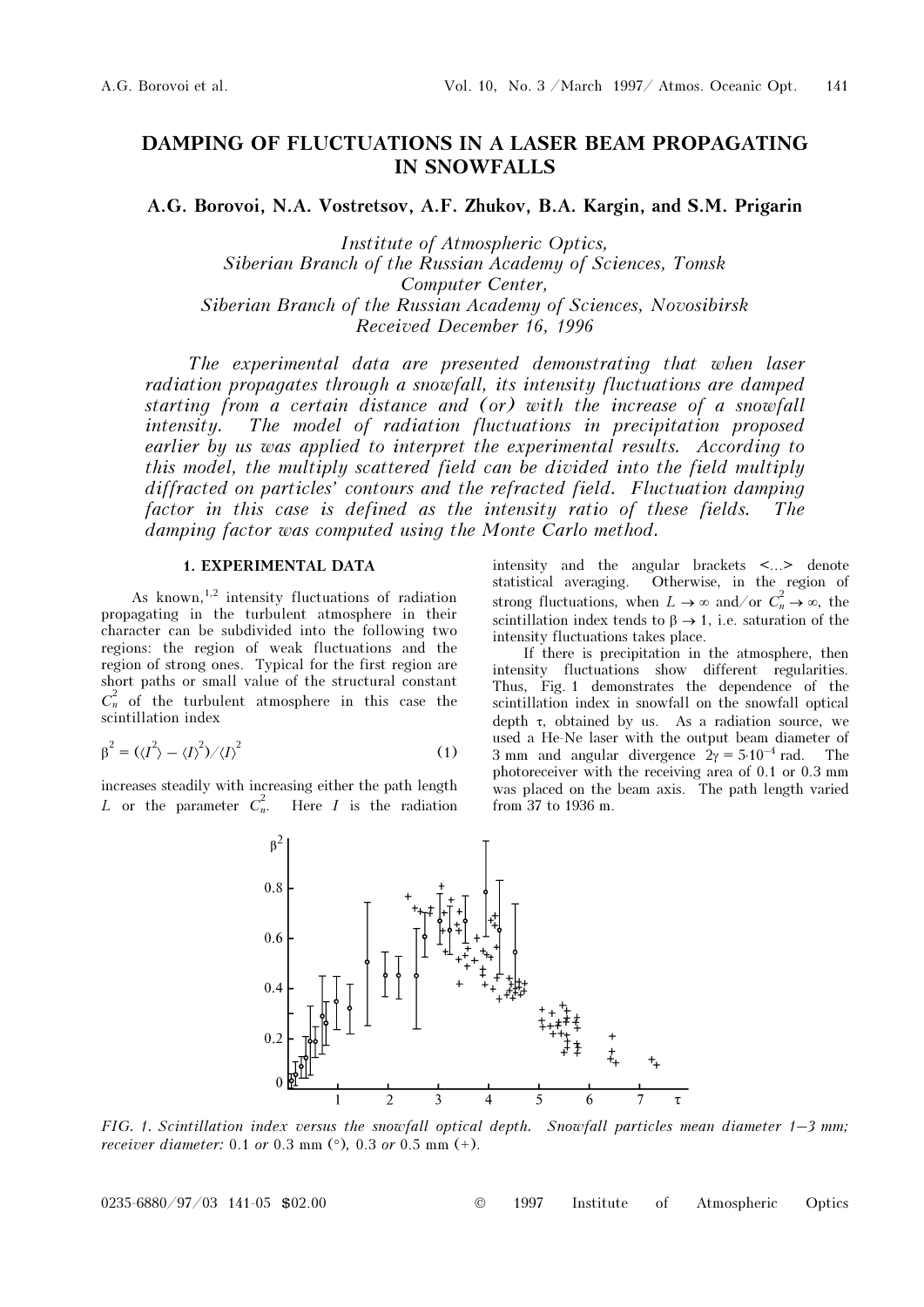As seen, in this case intensity fluctuations can be subdivided into three regions. The first region is the region of weak fluctuations, where the scintillation index increases steadily with increasing either the path length L or the precipitation intensity. Then, with increasing path length, the region of fluctuation saturation manifests itself. As was shown in Refs. 3 and 4, here, in contrast to the case of purely turbulent atmosphere, the scintillation index saturates now not at the level of unity, but at some random value, which is mainly determined by the average size of precipitation particles. And then, with further increase in either path length or the precipitation intensity, the scintillation index starts to decrease.<sup>5</sup> We call this region, having no analogs with the case when radiation propagates in the turbulent atmosphere, the region of fluctuation damping.

## 2. MODEL OF FLUCTUATIONS WHEN RADIATION PROPAGATES IN PRECIPITATION

The theoretical calculations of the scintillation index at wave propagation in randomly inhomogeneous media is rather a cumbersome mathematical problem, because it requires seeking the fourth momentum of a field. By now such calculations are done only for the case of purely turbulent atmosphere. That is why in Refs. 3 and 4, when interpreting intensity fluctuations in the region of fluctuation saturation, we used a simplified physical model, that yielded sufficiently good general agreement with the experimental data. In this paper we use the same model for interpreting fluctuations in the region of their damping.

The aforementioned model of fluctuations is based on splitting the field, scattered by a precipitation particle, into two qualitatively different components:

$$
\mathbf{E} = \mathbf{E}_{\partial} + \mathbf{E}_{\mathrm{n}}.\tag{2}
$$

Here, the first component  $E_{\partial}$  by definition is a field diffracted on the particle contour. In the wave zone, i.e., at distances  $r \gg s$  (where

$$
s = kd^2,\tag{3}
$$

 $k = 2\pi/\lambda$ ,  $\lambda$  is the wavelength and d is the particle diameter), the field  $E_{\partial}$  is a diverging spherical wave, concentrated in small scattering angle  $\theta = \lambda/d$ . At a distance  $r \approx s$  from a particle the field  $\mathbf{E}_{\partial}$  is the result of Fresnel diffraction on a particle contour. And, finally, in the near zone  $r \ll s$  this field is localized behind the particle, resulting in the geometrical shadow. That is why the field  $E_0$  can be called, depending on the situation considered, as diffracted, small-angle, or shadow-forming field.

Let us now consider another field component,  $\mathbf{E}_n$ . Since in the particle near zone the scattered field is described by the geometric optics, the field in the near zone is the result of ray reflection and refraction inside the particle. In the wave zone the field  $E_n$  also transforms into a diverging spherical wave, but this field will be sufficiently large at practically any scattering angle. Therefore the field  $E_n$  can be called either refracted or quasi-isotropic field.

The superposition (2) is valid also for the field scattered by an ensemble of precipitation particles. Here the field  $\mathbf{E}_n$  is the result of multiple diffraction at a particles' contours if particles are in the wave zone of each other. If particles are in the far zone of each other, then, in accordance with the value of  $E_{\partial}$ field behind a particle, the multiply scattered field  $E_{\partial}$ is the result of multiple mutual shading of particles. Correspondingly, the field  $E_n$  in the scattering medium is the result of multiple ray reflection and refraction in particles, if particles are in the near zone of each other.

It is clear that at a large distance from particles the field  $E_n$  forms the quasi-isotropically diverging spherical wave, while the field  $E_{\partial}$  at such distances manifests itself as a small-angle peak.

Let us consider now the intensity fluctuations of the multiply scattered field described by the superposition (2). It is known<sup>1,2</sup> that superposition of a large number of isotropically scattered waves is the Gaussian field with zero mean and scintillation index equal to unity. The correlation length of intensity of such a field inside the scattering medium is small, it is of the order of wavelength. The same regularities also show themselves in the quasiisotropic multiply scattered field  $\mathbf{E}_n$ , which can be approximately presented as a superposition of waves, isotropically diverging from every particle. The correlation length of intensity of  $E_n$  field will be thus of the order of wavelength, and such fluctuations cannot be detected in common measuring schemes.

As a result, the proposed model of fluctuations assumes that in superposition (2) the field  $E_{\alpha}$  is fluctuating in the scattering medium, while the field  $E_n$  is nonfluctuating.

Let us consider the fluctuations of  $E_{\alpha}$  field. If all particles of a scattered medium are at a distance  $r \gg s$  from the radiation receiver, then the field  $E_{\partial}$  at the receiver also is the superposition of diverging spherical waves. But, in contrast to the field  $E_n$ , these spherical waves are strongly anisotropic, i.e. concentrated within small scattering angles. Although the field  $E_{\partial}$  in this case are Gaussian as before and its scintillation index is equal to unity, the intensity correlation length increases here, that makes fluctuations much better observable in the experiment. According to Ref. 6, the intensity correlation length can be estimated here as  $\rho \approx d/\tau$  at  $\tau > 1$  and  $\rho \approx d$  at  $\tau < 1$ , where  $\tau$  is the medium optical depth.

Note that just the superposition of strongly anisotropic spherical waves results in superposition of the scintillation index at the level of unity in the purely turbulent atmosphere.

Really, inhomogeneities of the refractive index of a turbulent atmosphere, taking place in the near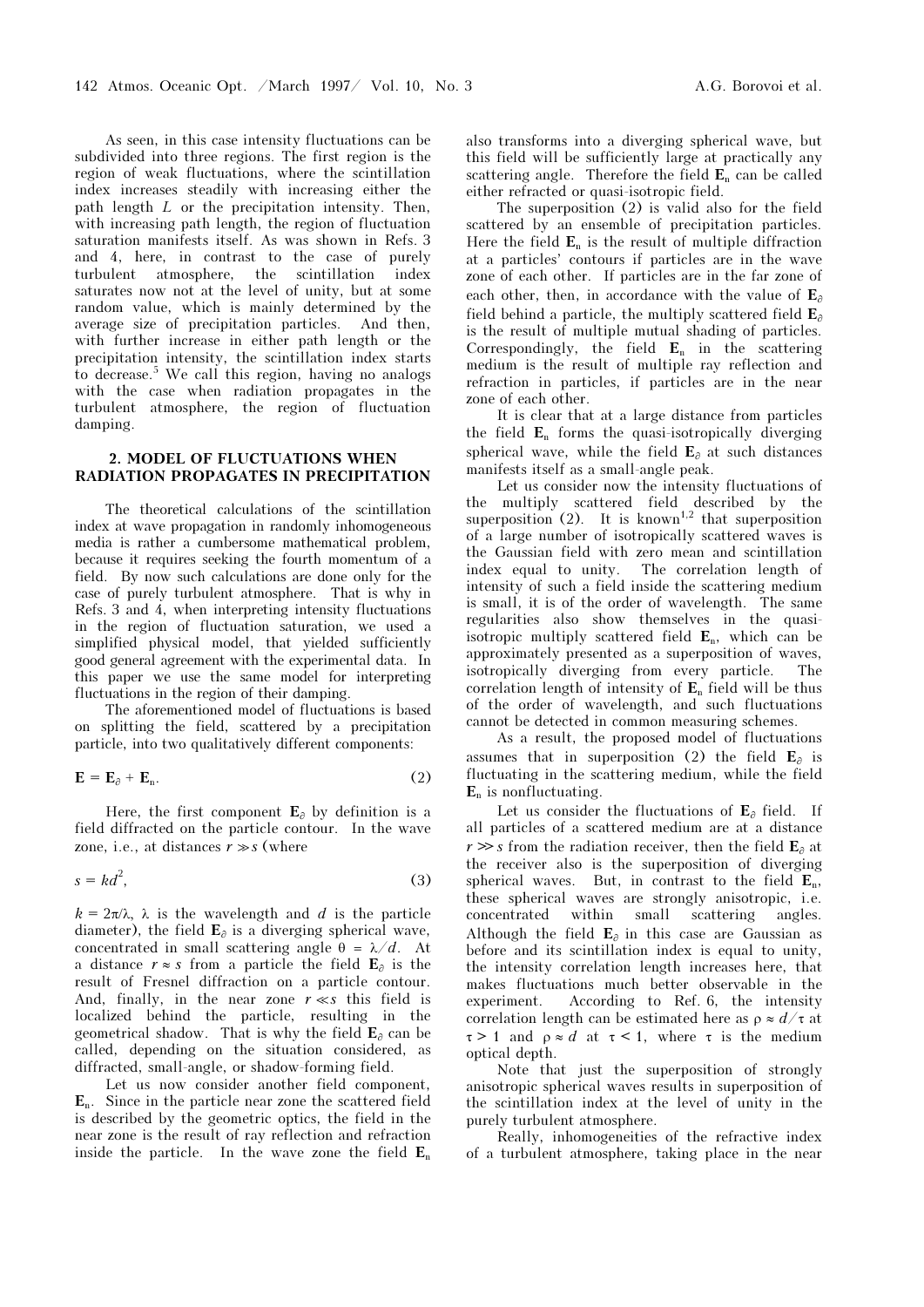zone of radiation receiver, do not affect intensity fluctuations, because they are equivalent to phase screens. Thus the intensity fluctuations are formed by scattered spherical waves coming from far inhomogeneities. Just these waves form the Gaussian field at a radiation receiver.

The opposite situation takes place in the case of precipitation particles. Here particles from the layer at  $r \leq s$  adjacent to the receiver act as amplitude screens, that in fact corresponds to multiple shadowing of radiation receiver and particles by other particles. Thus the effects from particles from the far layer  $r \gg s$  and that adjacent to the radiation receiver are different. According to Refs. 3, 4, and 6 the particles from the adjacent layer result in non-Gaussian statistics, where the blinking index grows infinitely with increasing  $\tau$  and where the intensity correlation length is of the order of d. As a result, the intensity fluctuations observed under radiation propagation in precipitation are determined by the field  $\mathbf{E}_{\partial}$  and are mainly caused by particles from the layer adjacent to the radiation receiver.

Let us apply the above ideas to interpretation of experimental results in the region of fluctuation damping. To this end, we now turn to square field parameters, namely, to the radiation intensity  $I(\mathbf{r}, \mathbf{n})$ , where n is the direction of photon motion at a given point r of space. According to Ref. 6, the interference between fields  $E_{\partial}$  and  $E_{n}$  can be neglected. Then the radiation intensity also can be separated into the fluctuating part  $I_{\partial}$  and nonfluctuating one  $I_n$ , each of which is formed by the corresponding components of superposition (2)

$$
I(\mathbf{r}, \mathbf{n}) = I_{\partial}(\mathbf{r}, \mathbf{n}) + I_{\mathbf{n}}(\mathbf{r}, \mathbf{n}). \tag{4}
$$

In real measurements the observable value is usually some integral of the radiation intensity, not the radiation intensity itself. Let us call this integral as the measured signal

$$
S = \int I(\mathbf{r}, \mathbf{n}) A(\mathbf{r}, \mathbf{n}) \, \mathrm{d}\mathbf{r} \, \mathrm{d}\mathbf{n},\tag{5}
$$

where  $A$  is some instrumental function. Then any measured signal will be separated into the fluctuating and nonfluctuating parts, determined respectively by the radiation intensities  $I_{\partial}$  and  $I_{n}$ . Let the scintillation index of the signal resulting from the intensity  $I_{\partial}$  be equal

$$
\beta_{\partial}^2 = (\langle S_{\partial}^2 \rangle - \langle S_{\partial} \rangle^2) / \langle S_{\partial}^2 \rangle . \tag{6}
$$

Then the scintillation index of the whole signal will be lower at the cost of nonfluctuating part resulting from the radiation intensity  $I_n$ 

$$
\beta^2 = \beta_\partial^2 [1/(1 + S_n / \langle S_\partial \rangle)^2] \equiv \beta_\partial^2 K. \tag{7}
$$

Just the equation (7) is final expression for the scintillation index of signals measured in precipitation. Within the considered model of intensity fluctuations the parameter  $\beta_{\theta}^2$  will be either steadily increasing or saturating function, while the factor  $K$  is the factor of fluctuation damping.

# 3. NUMERICAL CALCULATION OF THE FACTOR OF FLUCTUATION DAMPING

The factor  $K$  of fluctuation damping in Eq. (7) is expressed via the mean components of the radiation intensity  $\langle I_{\partial}(\mathbf{r}, \mathbf{n}) \rangle$  and  $I_{n}(\mathbf{r}, \mathbf{n})$ . As known, the statistically mean radiation intensity  $\langle I(\mathbf{r}, \mathbf{n}) \rangle$  is described by the radiative transfer equation. Note that the radiative transfer equation successfully describes both multiple rescattering of spherical waves, typical of the field  $\mathbf{E}_n$ , and multiple particle shading of each other, characteristic of the field  $E_{\partial}$ . Really, for the intensity  $\langle I_{\partial}(\mathbf{r}, \mathbf{n}) \rangle$  the radiative transfer radiation transforms into the small-angle approximation of the transfer equation. But, as known, the small angle approximation of the radiative transfer equation can be applied to particles both in the near and wave zones of each other, therefore there is no need to distinguish between the particles by distance between them and by distance to the radiation receiver when solving the radiative transfer equation.

The components  $\langle I_{\partial}(\mathbf{r}, \mathbf{n}) \rangle$  and  $I_{n}(\mathbf{r}, \mathbf{n})$  can easily be separated in numerical solution of the radiative transfer equation. Let us substitute the scattering phase function into the radiative transfer equation as a superposition

$$
p = p_{\partial} + p_{\rm n}.\tag{8}
$$

Then that terms of iteration series, which are formed only by the scattering phase functions  $p_{\partial}$ , form the radiation intensity  $\langle I_{\partial}(\mathbf{r}, \mathbf{n}) \rangle$ . The rest terms, into which the function  $p_n$  enters at least one time, correspond to the radiation intensity  $I_n(\mathbf{r}, \mathbf{n})$ .

In this paper we solved the radiative transfer equation using the Monte Carlo method.<sup>7</sup> As a measured signal we took the irradiation at a beam axis

$$
S = \int I(\mathbf{r}, \mathbf{n}) \, \mathbf{N} \, \mathrm{d}\mathbf{n},\tag{9}
$$

where  $N$  is the normal to the area perpendicular to the optical axis. Since the explicit form of the scattering phase function of snow particles is unknown, as a first approximation we took the simplest function

$$
p_n(\mu) = 1/8\pi,
$$
  
\n
$$
p_\partial(\mu) = \begin{cases} \left[ 4\pi (1 - \mu_0) \right]^{-1} & \text{for } \mu = \cos\theta > \mu_0 = \cos\theta_0, \\ 0 & \text{for } \mu < \mu_0, \end{cases}
$$

i.e., the quasi-isotropic part of the scattering phase function was taken isotropic, and the small-angle part was taken constant, different from zero in the diffraction cone with the angle  $\theta_{\partial} = \lambda/d$  about the optical axis, where  $d$  is the mean diameter of snow particles.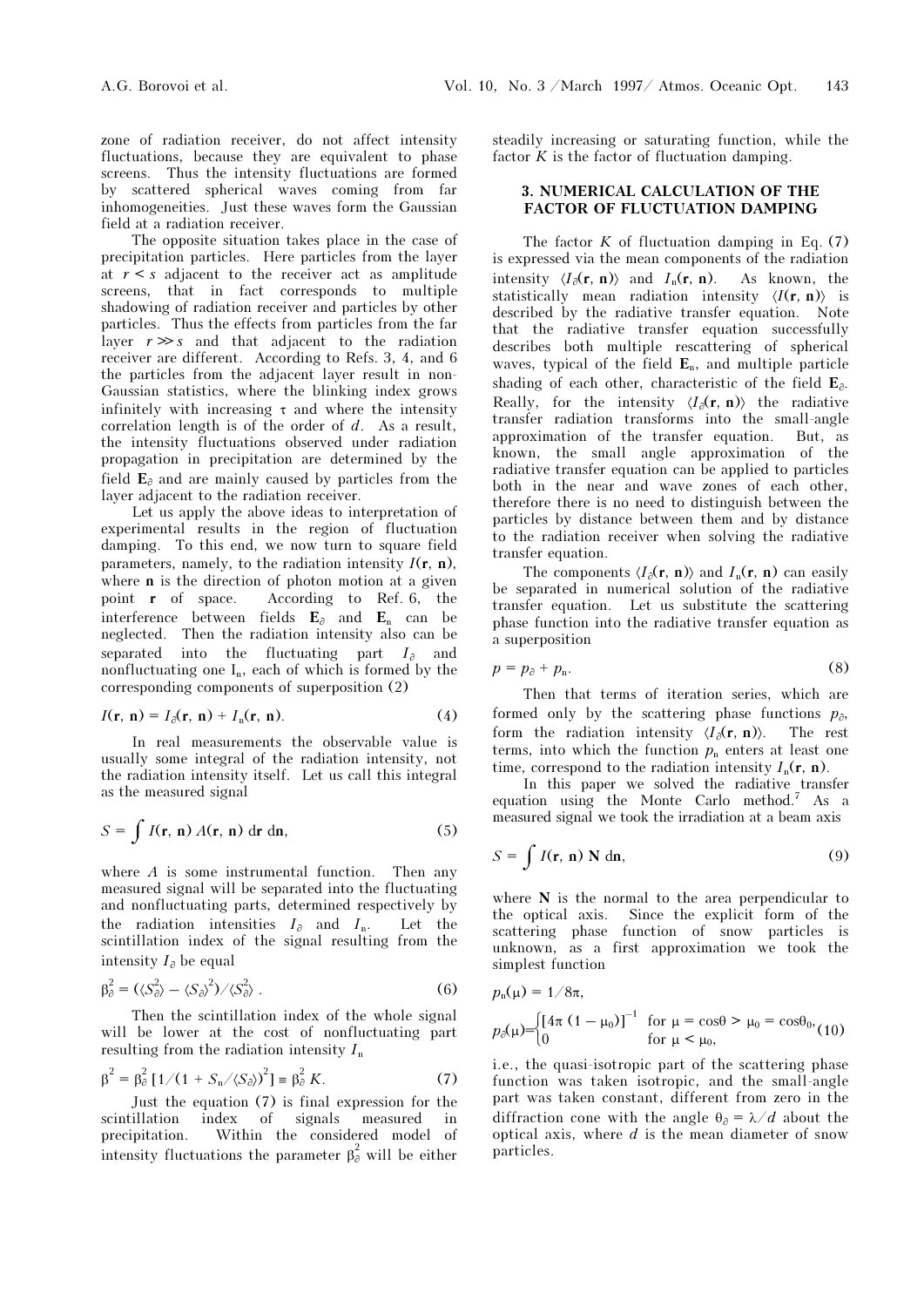The calculations were made by the method of local estimates. In this case the photon trajectories were divided in numerical simulations into two groups: trajectories with multiple small-angle scattering, giving the value  $\langle I_{\alpha}(\mathbf{r},\mathbf{n})\rangle$  and trajectories including at least one scattering event with the scattering phase function  $p_n$ , giving the value  $I_n(\mathbf{r}, \mathbf{n})$ .



FIG. 2. Fluctuation damping factor as a function of the optical depth.

Figure 2 shows the calculational results for the following parameters, most close to the parameters taking place in our experiments, namely, the He-Nelaser beam with the divergence  $2\gamma = 7 \cdot 10^{-4}$  rad passes the 1-km long path. The point radiation receiver was placed at the beam axis. The radiation source was 1 m from a snowfall, while the receiver was 2.5 m from snowfall, that corresponds to the parameters of the experimental set up. In addition, this condition decreased the variance of calculated values. The mean particle diameter was taken equal to 1 mm, i.e.,  $\theta_0 = 6.10^{-4}$  rad.



FIG. 3. Fluctuation damping factor as a function of the beam angular divergence,  $\theta_0 = 6.10^{-4}$  rad.

As seen, under the given experimental conditions the fluctuation damping factor calculated by Eqs.  $(7)$ – $(10)$  becomes significant starting from the optical depth  $\tau = 25$ , and fluctuation are fully damped at  $\tau = 32$ .

Intensity fluctuations can also be damped by increasing the beam angular divergence. To numerically estimate this effect, we have calculated the factor  $K$  at the same parameters of the experimental setup and the snowfall optical depth  $\tau = 10$ . As is seen from Fig. 3, the factor K becomes significant, if the angular divergence of a laser beam used is increased by a factor of 50, while fluctuation disappear at the angular divergence increased by a factor of 350.

#### 4. DISCUSSION

According to the experimental data shown in Fig. 1, the region of fluctuation damping begins at  $\tau = 5$ , while our calculations give a five times greater value. Such a big discrepancy between the experimental and calculated data requires both further refinement of the model of fluctuations and new experimental research.



FIG. 4. Scintillation index at large receiver diameter: 0.8 ( $\circ$ ) and 3.1 mm ( $\Delta$ )

Let us note possible causes of this discrepancy between the model and the experiment. First, it is likely that the estimate of intensity correlation length  $\rho \approx d$ , created by the layer adjacent to the receiver, is overestimated, since it does not take into account the degrees of spatial coherence of the field incident onto this layer. In this case the fluctuation damping observed at Fig. 1 is caused not by increasing contribution from the component  $I_n(\mathbf{r}, \mathbf{n})$ , but simply by averaging effect of the receiving diaphragm. The experimental data from Fig. 4 obtained under the same conditions as the data from